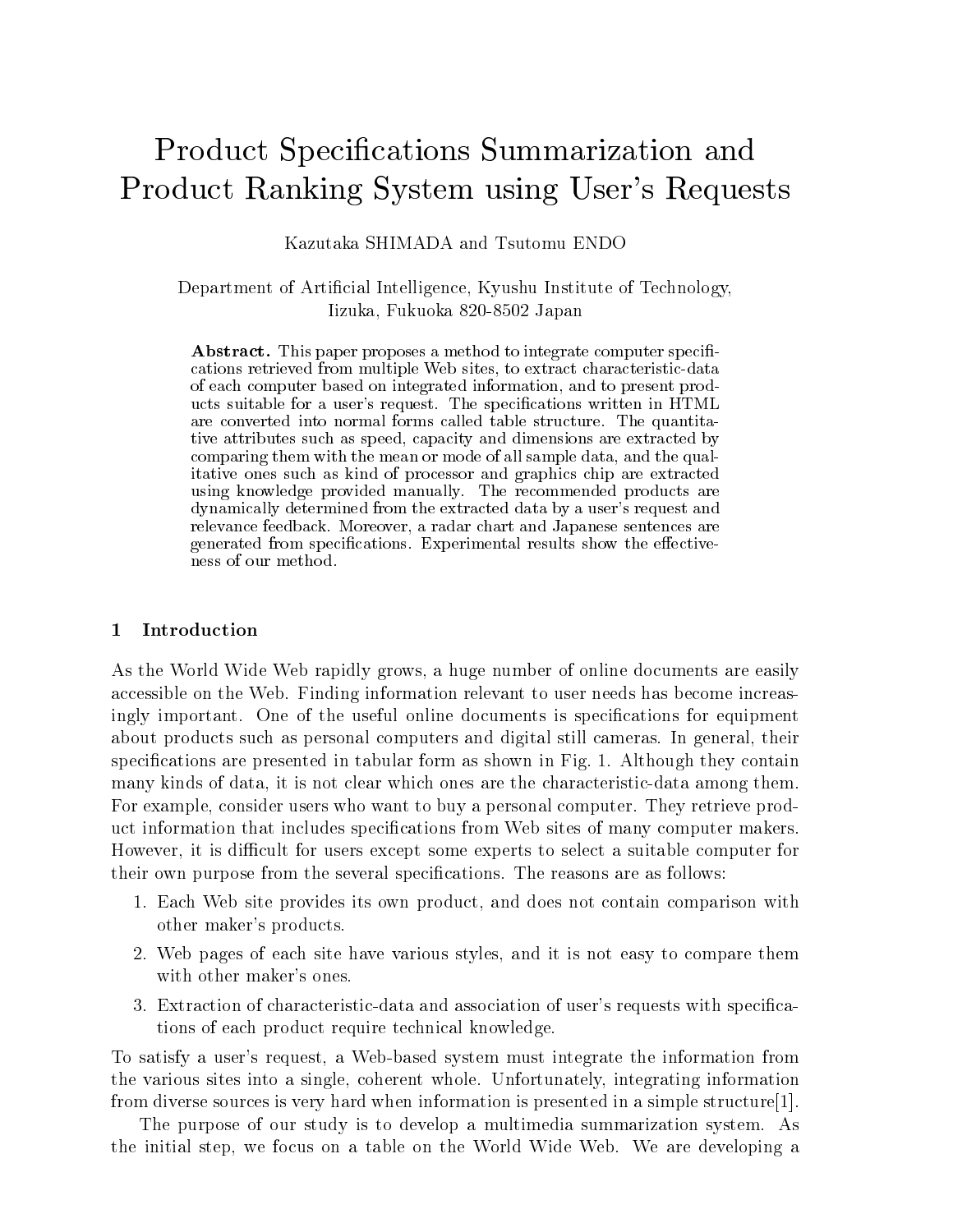|                                                                                                                                            |               | 4 CWWNDOWSV7'X9l-y1'Vopecification.html - Microsoft Internet Explorer                                                       | <b>CIDIX</b>       |  |
|--------------------------------------------------------------------------------------------------------------------------------------------|---------------|-----------------------------------------------------------------------------------------------------------------------------|--------------------|--|
|                                                                                                                                            |               | ファイル(F) 編集(E) 表示(V) お気に入り(A) ツール(T) ヘルプ(H)                                                                                  | <b>ALC</b>         |  |
|                                                                                                                                            |               | ←53 - → - ◎ 이 십 © @ # @ b%CA0 @ #7 /7 @   2 · △ Z · □ 8                                                                     |                    |  |
| アドレス(D) ※ C VWINDOWS¥デスクトップ Vspecification html<br>∂移動<br>リンク @ Hotmail の無料サービス @ Microsoft @ Windows Update @ Windows メディア @ Windows<br>w |               |                                                                                                                             |                    |  |
|                                                                                                                                            |               |                                                                                                                             |                    |  |
|                                                                                                                                            |               | PC710                                                                                                                       |                    |  |
| Model                                                                                                                                      |               | 6870-JPK                                                                                                                    | 6870-JTN           |  |
| Processor                                                                                                                                  |               | Celeron 700MHz                                                                                                              | Pentium III 800MHz |  |
| Chipset                                                                                                                                    |               | $\left[\text{ntel}^{(\text{F})}\right.810E$                                                                                 |                    |  |
| Second Chche                                                                                                                               |               | 128KB(huilt-in)                                                                                                             | 256KB(huilt-in)    |  |
| <b>Main Storage</b>                                                                                                                        | Standard      | 64MB SDRAM NP                                                                                                               |                    |  |
| Maximum<br><b>VRAM</b>                                                                                                                     |               | 512MB                                                                                                                       |                    |  |
|                                                                                                                                            |               | Embedded in Chinset                                                                                                         |                    |  |
| <b>Resolution</b><br>and<br>Colors                                                                                                         | 1.024x<br>768 | 1,6770000 Colors                                                                                                            |                    |  |
| Auxiliary<br>Storage                                                                                                                       | <b>FDD</b>    | 35inch(1.44MB / 1.2MB / 720KB)                                                                                              |                    |  |
|                                                                                                                                            | <b>HDD</b>    | 10GB(Ultra-ATA)                                                                                                             | 20GB (Ultra-ATA)   |  |
|                                                                                                                                            | CD-ROM        | 24X Max                                                                                                                     |                    |  |
| PC Card                                                                                                                                    |               | Type $1/\mathrm{II} \times 2$ or Type $\mathrm{III} \times 1$                                                               |                    |  |
| Display                                                                                                                                    |               | 15inch TFT                                                                                                                  |                    |  |
| Sound                                                                                                                                      |               | Sound Blaster Pro Compatibility                                                                                             |                    |  |
| Interface                                                                                                                                  |               | Serial:RS-232C D-SUB 9-pin x 2<br>Parallel: D-SUB 25-pin x 1<br>$100$ Base-TX $\times$ 1<br>USB x 2 AHeadphone/Line out x 1 |                    |  |
| Keyboard and Mouse                                                                                                                         |               | 109 keys keybord/ScrollPoint(TMMouse                                                                                        |                    |  |
| 第1パーの経事示文符ました                                                                                                                              |               |                                                                                                                             | ロライエア・トーク          |  |

Figure 1: Specifications of products.



Figure 2: Outline of our system.

multi-specifications summarization system from multiple Web sites, focusing on personal computer products  $[2]$ . This paper proposes a method to integrate specifications presented in tabular form, to extract characteristic-data of each computer based on integrated information, and to present computers for a user's request. Figure 2 shows the process flow of our system. First, Web pages are retrieved from multiple sites by a file-downloading software. Product specifications are extracted from the Web pages. Then HTML-based specifications are converted into normal forms called table structure. These processes are available for other product specifications. Next, characteristic-data are extracted from the table structures. Finally, the recommended computers are dynamically determined by scoring these data according to a user's request and relevance feedback. Moreover, a radar chart and Japanese sentences are generated from specifications. We provide domain specific knowledge manually for the characteristic-data extraction and the sentence generation. The knowledge is the following: (1) Normal forms of attribute names,  $(2)$  Correspondence of an attribute with a unit,  $(3)$  The relevant technical terms such as "PCI" and "USB", (4) Kind of processor (e.g., Pentium III and Celeron), and (5) Relations between attributes and a user's request, (6) Frames for sentence generation.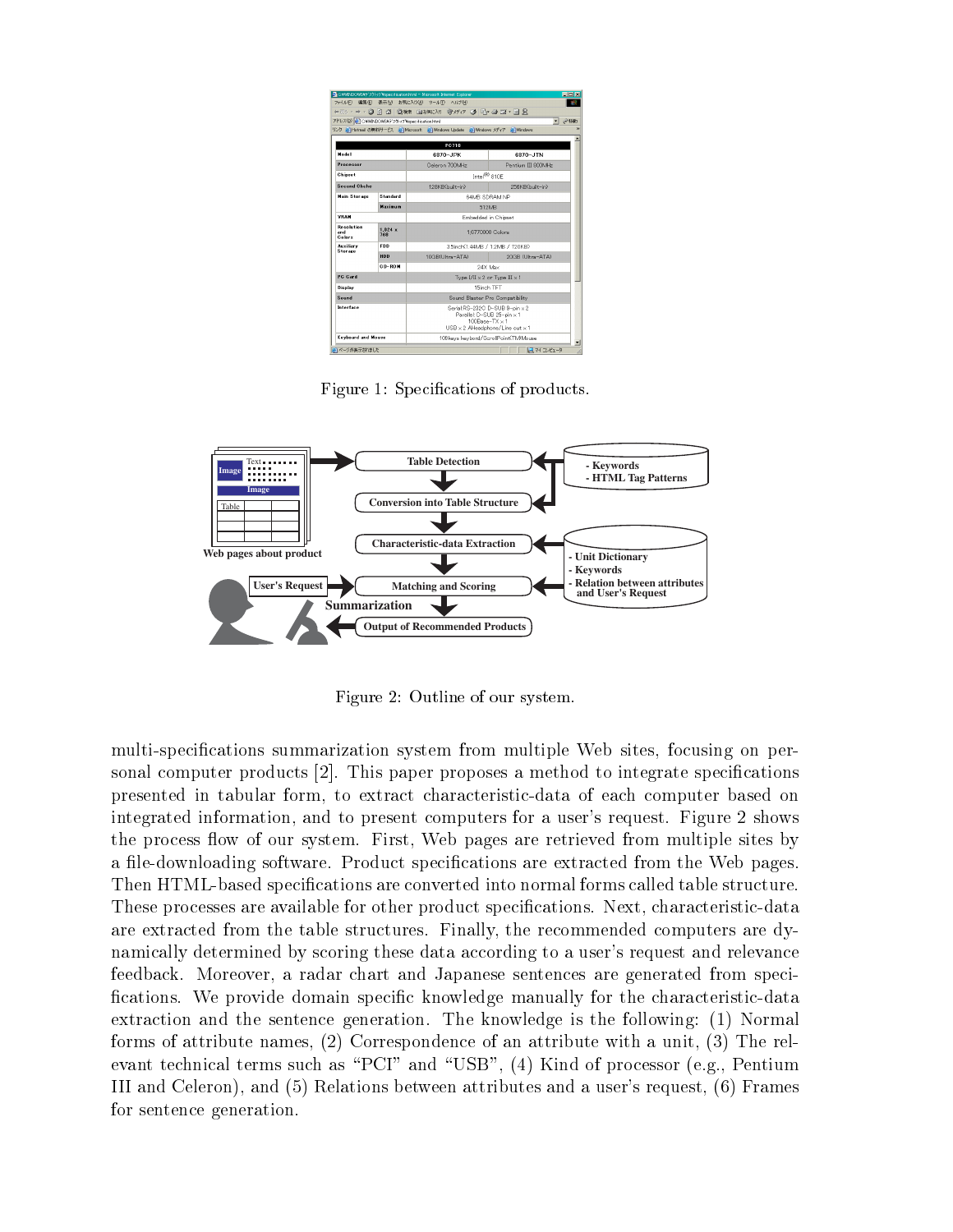#### $\overline{2}$ **Table Detection**

Here we handle Web pages about computers as input. These pages are retrieved from multiple sites by a file-downloading software. The contents of the retrieved pages are not only tables but also text and images. The <Table> tag in an HTML document is not always a real table because it is often employed for a layout of the Web page. In order to extract the specifications from retrieved pages, we extract keywords and calculate their weights. We apply entropy to the weight. We divide documents  $D = (d_1, ..., d_N)$  into  $D_{real}$  and  $D_{no}$ .  $D_{real}$  denotes the documents including specifications, and  $D_{no}$  denotes the documents not including specifications. The weight of  $term<sub>t</sub>$  is computed as:

$$
ws_t = \frac{w_t^{D_{real}}}{w_t^{D_{no}}}
$$

 $where$ 

$$
w_t^{D_{type}} = \log \sum_{k=1}^{M} tf(t, k) + \sum_{i=1}^{M} \frac{tf(t, i)}{\sum_{j=1}^{M} tf(t, j)} \log \frac{tf(t, i)}{\sum_{j=1}^{M} tf(t, j)}
$$

 $tf(t, i), tf(t, j)$  and  $tf(t, k)$  are the frequency of  $term_t$  in  $document_i$ ,  $document_j$  and *document<sub>k</sub>* respectively. M is the number of documents in  $D_{real}$  or  $D_{no}$ .

First, our system extracts documents including specifications from downloaded Web pages. If  $\sum_{t \in d_i} w s_t$  is more than or equal to a threshold, the system extracts the document. The threshold is  $\frac{\sum_{i \in a_i} w_{s_i}}{2}$ . Next, specifications are extracted from the document.<br>The system computes  $Score_j = \sum_{t \in table_j} w_{s_t} \times num_j$  for  $table_j$  in the document and extracts the  $table_j$  maximizing  $Score_j$ . The  $num_j$  is If  $Score_j$  is more than or equal to a threshold, the system extracts the  $table_j$  as specifications. The threshold is  $\frac{\sum w_{st}}{2} \times \frac{\# of \ key words}{2}$ . See [25] for the other methods and evaluation of table detection.

#### **Table Structure Conversion** 3

Specifications are expressed in the form of a two-dimensional table. Generally, the first column corresponds to the attribute of a PC. The rest of columns correspond to the data about each PC, and the cell in *i*-th row shows the value of the *i*-th attribute.

The serious problem in these tables is that the style of description in each cell is not standardized as follows: (1) the kind and name of attributes are not standardized, (2) some cell contains two or more values, (3) some attribute has subcategories (e.g., "Memory" in Fig. 3 (a)), and (4) two or more cells which contain the same value are unified (e.g., "256MB" in Fig. 3 (a)).

# $3.1$ Definition of Table Structure

To solve above problems, we define a normal form called table structure. The table structure is a set of simple ternary lists:

(Nam Atr Val)

where Nam, Atr, and Val are a model name, an attribute name, and a value respectively. As regards most specifications of products, Nam is located at the top of ones and Atr is located at the left side of ones. Nam and Atr are often represented by a list form.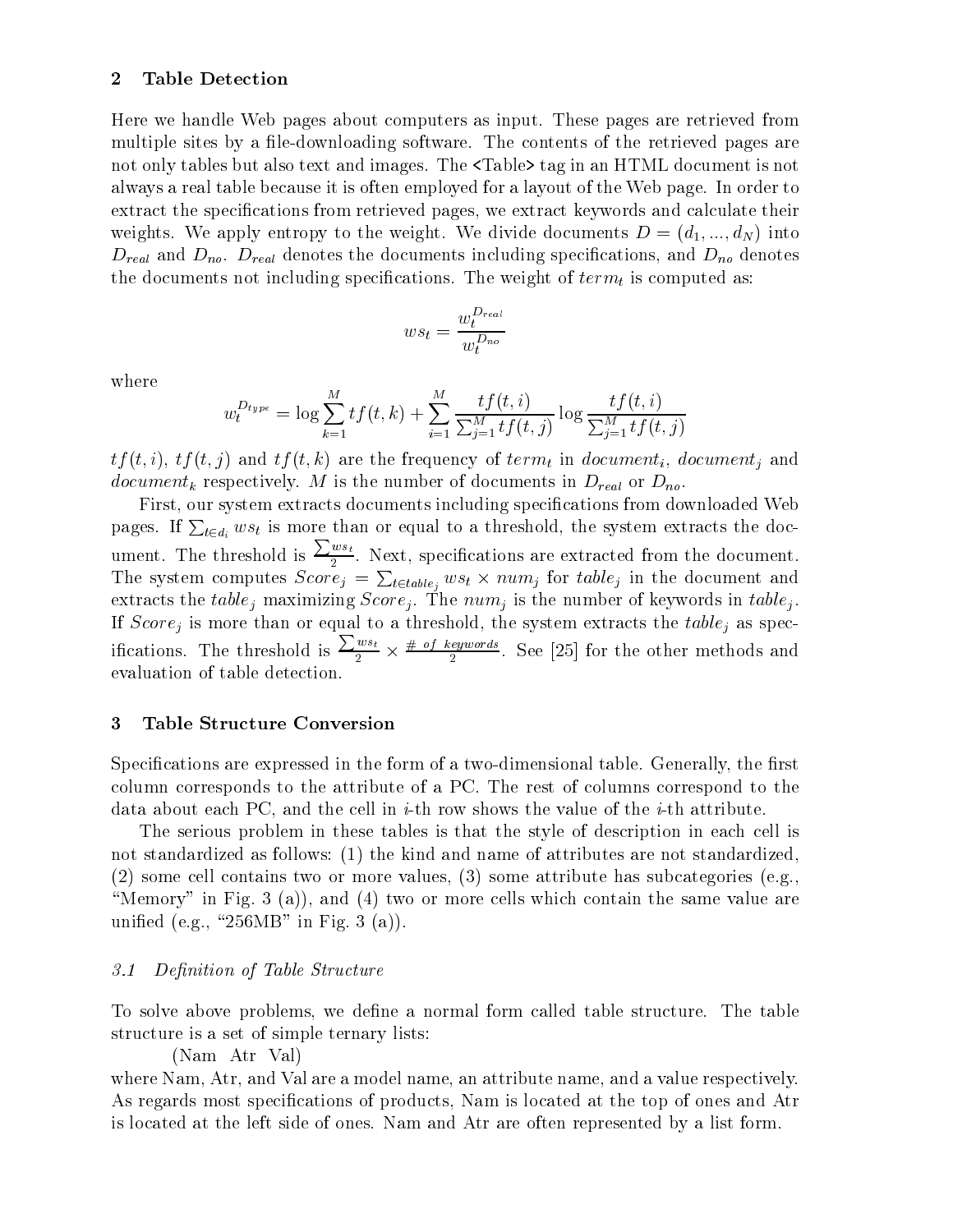|                                                        | Std                                | 64MB   | 128MB  |                          |                                  |            |  |  |
|--------------------------------------------------------|------------------------------------|--------|--------|--------------------------|----------------------------------|------------|--|--|
| Memory                                                 | Max                                |        | 256MB  |                          |                                  |            |  |  |
|                                                        | VRAM                               |        | 4MB    |                          |                                  |            |  |  |
|                                                        |                                    | (a)    |        |                          |                                  |            |  |  |
| <table border="1"><br/><math>&lt;</math>tr&gt;</table> |                                    |        |        |                          |                                  |            |  |  |
|                                                        | <td>PC1</td><br><td>PC2</td>       | PC1    | PC2    |                          | <td colspan="2"> Model Name</td> | Model Name |  |  |
|                                                        |                                    |        |        |                          |                                  |            |  |  |
|                                                        | <td>400MHz</td><br><td>450MHz</td> | 400MHz | 450MHz | <td colspan="2">CPU</td> | CPU                              |            |  |  |
|                                                        |                                    |        |        |                          |                                  |            |  |  |
| $<$ tr><br>                                            |                                    |        |        |                          |                                  |            |  |  |
|                                                        |                                    |        |        |                          |                                  |            |  |  |
|                                                        |                                    |        |        |                          |                                  |            |  |  |
|                                                        |                                    | b)     |        |                          |                                  |            |  |  |

PC1 PC2 400MHz 450MHz

CPU

Model Name

rigure 3: Specifications written in HIML.

| Model Name |      | PC <sub>1</sub> | PC2             |
|------------|------|-----------------|-----------------|
| CPU        |      | 400MHz          | 450MHz          |
| Memory     | Std  | 64MB            | 128MB           |
| Memory     | Max  | 256MB           | 256MB           |
| Memorv     | VRAM | 4 MR            | 4 <sub>MR</sub> |

rigure 4: Decomposed specifications.

# $3.2$

 $\mathbb{R}$  , and  $\mathbb{R}$  is the set of  $\mathbb{R}$  . The set of  $\mathbb{R}$  is the set of  $\mathbb{R}$  is the set of  $\mathbb{R}$ structures is as follows:

- . And  $\mathcal{M}$  is a set of the contract of the contract of the contract of the contract of the contract of the contract of the contract of the contract of the contract of the contract of the contract of the contract of th shows an example of reformulated Fig.  $3$  (a).
- $\mathcal{S} = \{ \mathcal{S} \mid \mathcal{S} \}$  , where  $\mathcal{S} = \{ \mathcal{S} \mid \mathcal{S} \}$  , where  $\mathcal{S} = \{ \mathcal{S} \mid \mathcal{S} \}$  $\mathbf{r}$  . The same state  $\mathbf{r}$ denotes the k-th list in table structures. Set  $k = 1$ . For each  $j$  (1 < j), do the following substeps:
	- #+. B 9. : 9++  7; :+
	- 2.2 For each  $i (1 \le i)$ ,
		- $\begin{array}{ccc} \n\lambda & J & \n\end{array}$
		- $\gamma = 1$  ,  $\gamma = 0$  ,  $\gamma = 0$  ,  $\gamma = 0$  ,  $\gamma = 0$  ,  $\gamma = 0$  ,  $\gamma = 0$  ,  $\gamma = 0$  ,  $\gamma = 0$  ,  $\gamma = 0$  ,  $\gamma = 0$  ,  $\gamma = 0$  ,  $\gamma = 0$  ,  $\gamma = 0$  ,  $\gamma = 0$  ,  $\gamma = 0$  ,  $\gamma = 0$  ,  $\gamma = 0$  ,  $\gamma = 0$  ,  $\gamma = 0$  ,  $\gamma = 0$  ,  $\gamma = 0$  ,
		- (3) Set  $k = k + 1$ .
- 3. For each list, do the following substeps using appropriate knowledge:
	- 3.1 Transform a word in a list into the normal form. We employ a manually constructed dictionary for the transformation. The number of keywords in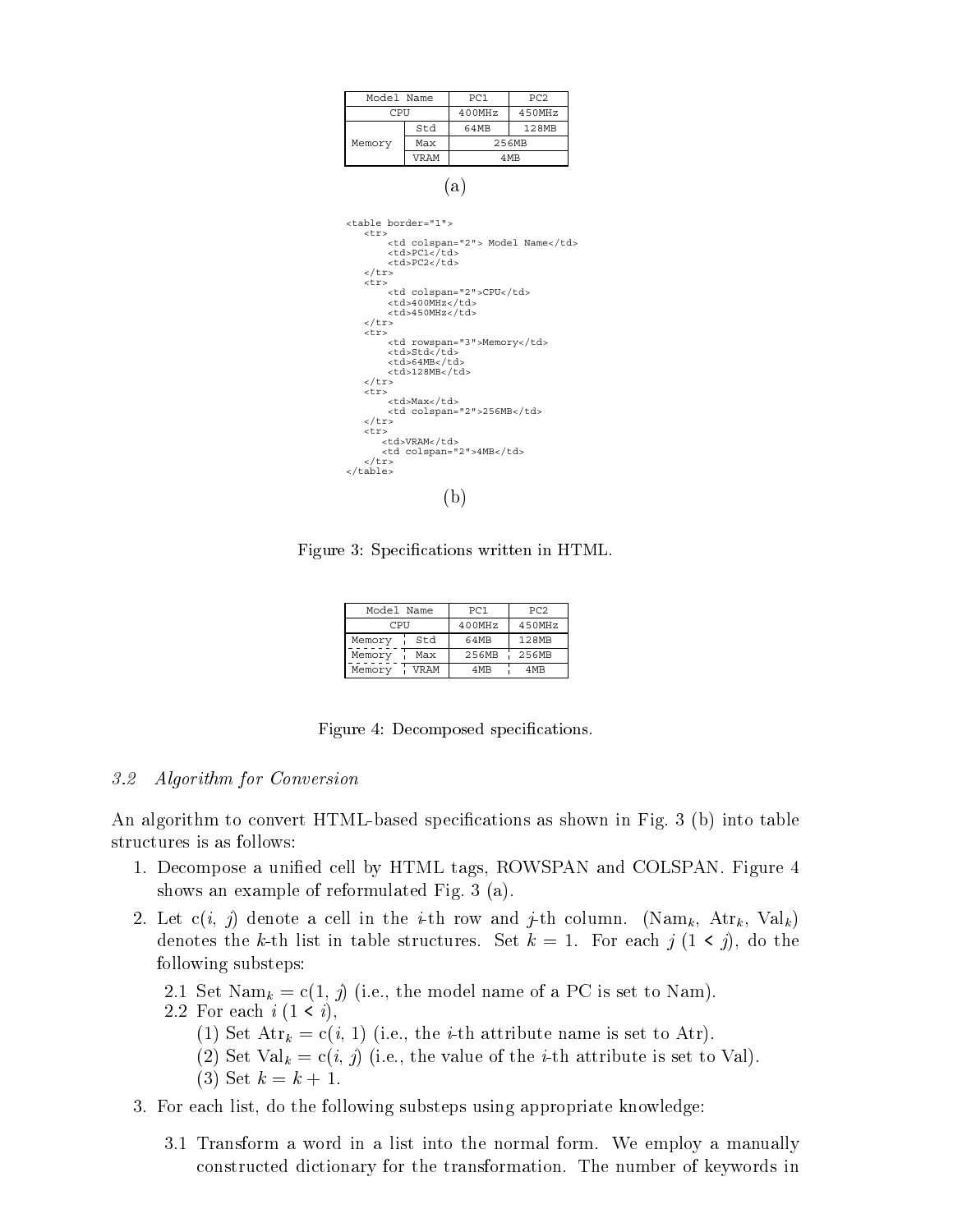| (PC1 CPU 400MHz)         |
|--------------------------|
| (PC1 (Memory Std) 64MB)  |
| (PC1 (Memory Max) 256MB) |
| (PC1 (Memory VRAM) 4MB)  |
| $(PC2$ CPU 450MHz)       |
|                          |
| (PC2 (Memory Std) 128MB) |
| (PC2 (Memory Max) 256MB) |

Figure 5: Table structures.

the dictionary is 50. Ex. Monitor, Screen  $\Rightarrow$  Display

- 3.2 If the element Atr contains numerals with a unit such as " $1024 \times 768$  dpi", transfer them to the element Val.
	- Ex. (PC1 (Resolution  $1024 \times 768$ dpi)  $\bigcirc$ )  $\Rightarrow$  $(PC1$  Resolution  $1024 \times 768$ dpi)
- 3.3 If the element Val contains two or more values, divide the list into several lists using symbols such as "/" and ",".
	- Ex. (PC1 Interface (USB×2, IEEE×1))  $\Rightarrow$  $(PC1$  Interface  $USB \times 2)$  $(PC1$  Interface IEEE $\times$ 1)
- 3.4 If the element Val contains symbols with numerals and keywords such as "USB  $\times$  2", transform the Atr and the Val.
	- Ex. (PC1 Interface USB $\times$ 2)  $\Rightarrow$  $(PC1)$  (Interface USB) 2)
- 3.5 Parse the particular notations such as " $\vert$ " and "-" and rewrite them into normal forms.

Ex. (PC1 (Bays total [free])  $5[2]$ )  $\Rightarrow$  $(PC1 (Bays total) 5)$  $(PC1 (Bays free) 2)$ 

Figure 5 shows an example of table structure converted from HTML data (Fig. 3 (b)).

# Characteristic-data Extraction & Summarization  $\overline{\mathbf{4}}$

Specifications contain many attributes and values about PCs. It is not, however, clear which ones are the characteristic-data. Our system extracts the attributes and values that characterize each PC. The attribute is classified into two categories: quantitative and qualitative. The typical example is listed in Table 1. Figure 6 shows a snapshot of our system. Our system has 3 features: (1) Scoring using 5 requests and attribute selection, (2) Score re-calculation using relevance feedback, and (3) Generation of a radar chart and Japanese sentences from specifications.

# Characteristic-data Extraction using Quantitative Attributes  $\lambda$ .1

For quantitative attributes, the characteristic-data are extracted by comparing each value. The attributes that have the same value in all PCs are rejected. Table 2 shows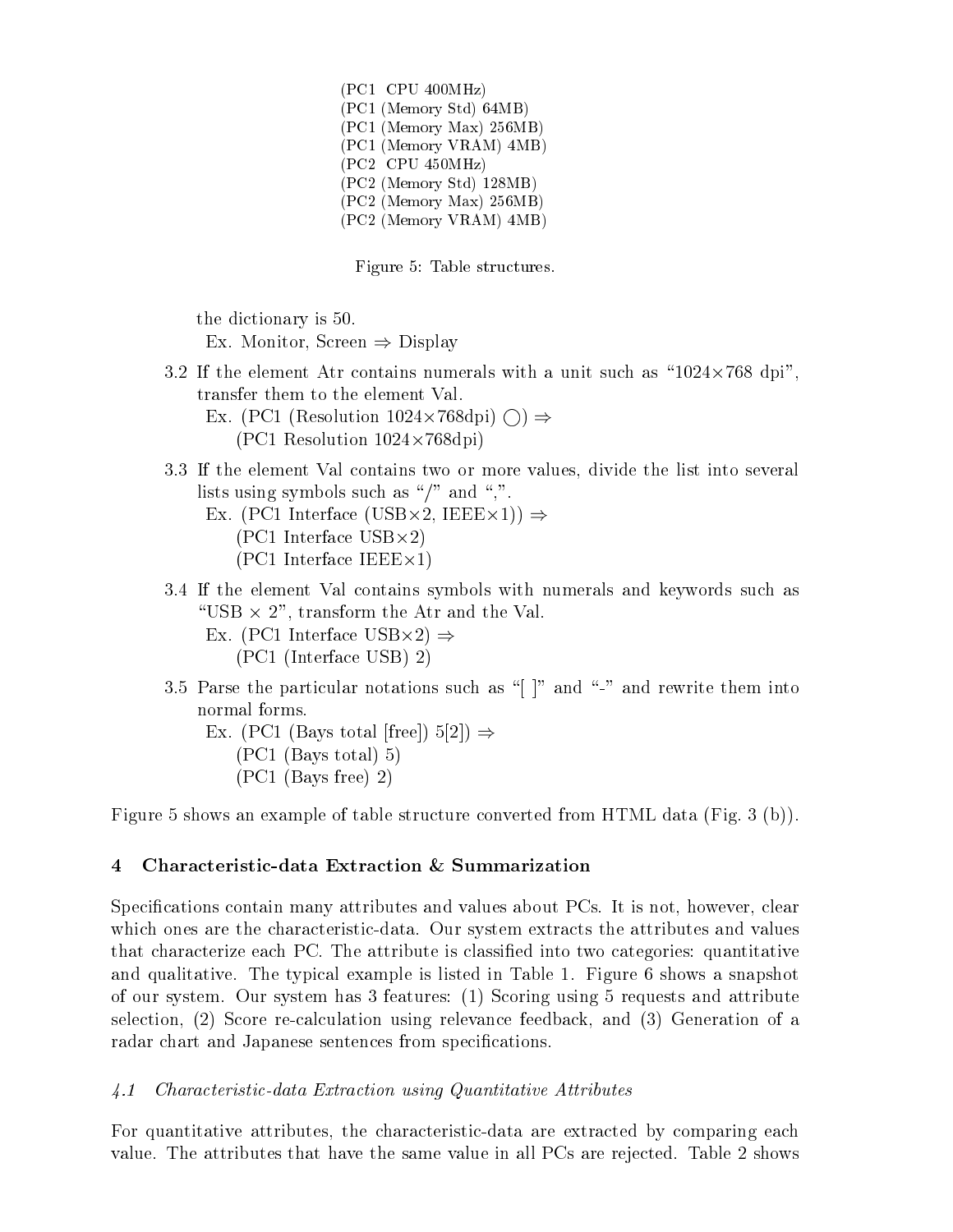|              | X Product Ranking System using User Requests -PRSUR- Ver.1.3.1 |                                           | $\Box$ D $\Box$     |
|--------------|----------------------------------------------------------------|-------------------------------------------|---------------------|
|              | ALL.                                                           |                                           | <b>Select Items</b> |
|              |                                                                |                                           | <b>Retrieval</b>    |
| $\checkmark$ | <b>High Performance</b>                                        |                                           | Feedback            |
| $\checkmark$ | <b>High Graphics Performance</b>                               | Set a ceiling on the price                | Summarization       |
| $\checkmark$ | <b>Mobile PC</b>                                               | Yen                                       | <b>Radar Chart</b>  |
| $\checkmark$ | <b>Practical Use</b>                                           |                                           | Clear               |
| ◇            | <b>Budget</b>                                                  |                                           |                     |
|              |                                                                |                                           | Exit                |
| <b>Rank</b>  | <b>Model Name</b>                                              | Score                                     | Price               |
| ı.           | LaVie C LC800J/54ER                                            | 5.65762498503737                          | 330000 yen          |
| z            | <b>DynaBook DB70P/5MC</b>                                      | 5.59770084552738                          | 349800 ven          |
| 3            | Mebius PC-RJ950R                                               | <b>Detailed Product Information</b>       | en                  |
| l4           | FMV-BIBLO NE5/60E                                              | Selection for Radar Chart / Summarization | en                  |
| 5            | Mebius PC-MJ700M                                               |                                           | en                  |
| G            | VAIO PCG-F76/BP                                                | <b>Relevant Product</b>                   | en                  |
| 7            | LaVie C LC60H/54DR                                             | <b>Non-Relevant Product</b>               | Ŷ,<br>en            |
| R            | <b>FMV-BIBLO NE5/800</b>                                       | __________                                | $\sim$              |
| g            | 人 CF-XID                                                       | 4.97090473807811                          | 249800 yen          |
| 10           | Let's note CF-B5ER                                             | 4.86825449029368                          | 279800 ven          |
| 11           | DynaBook DB60C/4RA                                             | 4.86022832114343                          | 239800 yen          |
| 12           | LaVie S LS600J/55DV                                            | 4.79861152624852                          | 299800 ven          |
| 13           | VAIO PCG-XR1F/RP                                               | 4.64586396287969                          | 249800 yen          |
| 14           | ThinkPad i Series 1200                                         | 4.62003783260485                          | 189800 yen          |
| 15           | DynaBook DB55C/4CA                                             | 4.6006943757195                           | 199800 yen          |
| 16           | LaVie S LS55H/54DV                                             | 4.58063601837857                          | 249800 yen          |
| 17           | VAIO PCG-XR7F/K                                                | 4.53106173957371                          | 279800 ven          |
| 18           | VAIO PCG-F70A/RP                                               | 4.47804170419491                          | 199800 yen          |
| 19           | FMV-BIBLO MF5/55D                                              | 4.47327764683991                          | 239800 yen          |
| 20           | LaVie U LU50L/53DC                                             | 4.36736095128514                          | 178000 ven          |

Figure 6: A prototype system.

Table 1: Classification of Attributes.

| Quantitative                        | Qualitative      |
|-------------------------------------|------------------|
| CPU Clock: MHz, GHz   CPU Processor |                  |
| Memory: MB                          | Graphics         |
| Display: inch                       | $CD-R/RW$        |
| Weight: kg                          | DVD-ROM, DVD-RAM |
| Dimensions: mm, cm                  | Pre-installed-OS |
|                                     |                  |

the classification of unit for the comparison. There are two comparison processes: (1) extraction of attributes with the maximum or minimum value and (2) comparison with a standard value. The standard value is the mean or mode computed from sample data. Table 3 shows the classification of unit for computing the standard value. The following preprocessing is performed before computing the mean or mode:

- The unit of value is standardized:  $(\text{mm}, \text{cm})$ ,  $(\text{MHz}, \text{GHz})$ , and  $(\text{KB}, \text{MB}, \text{GB})$ .
- As for the data with the range, the maximum or minimum value is employed:  $(PC1)$  (Dimensions Height) 38-40mm)  $\Rightarrow$ (PC1 (Dimensions Height) 38mm).

Each value obtains a score by comparing it with standard value. We define the scores: minimum, standard, and maximum points are 0, 5, and 10 points respectively. Our system calculates the value per 1 point from them. The calculation is exemplified in Fig. 7. Assume that "500MHz", "600MHz", and "1.1GHz" are the minimum, standard,

Table 2: The classification of units for comparison (in the case of Japanese specifications).

| Maximum-Best              | MHz, MB, GB, inch |
|---------------------------|-------------------|
| Minimum-Best              | W. ven. \$, Kg.   |
| Dependent on an attribute | hours. mm         |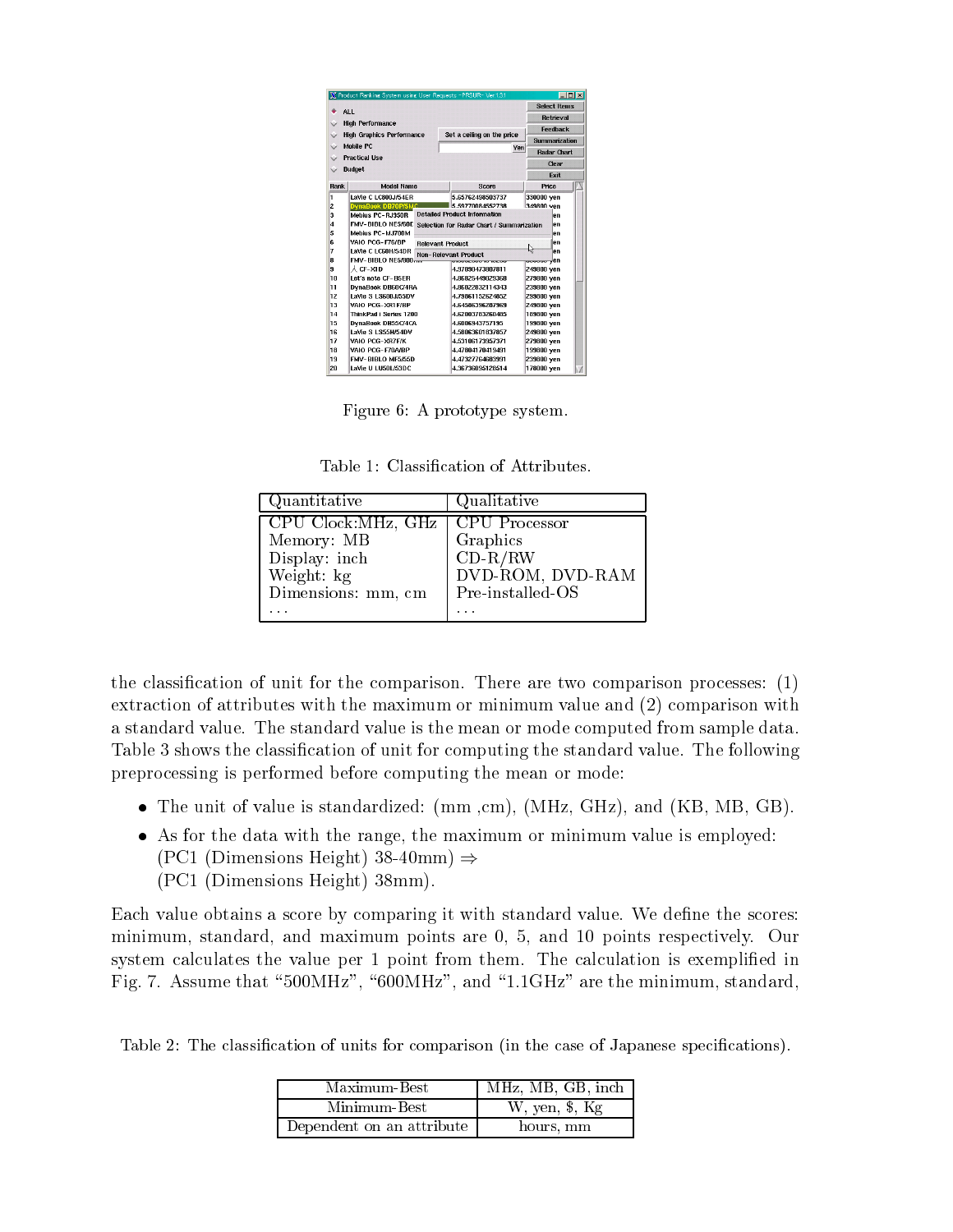Table 3: The classification of units for standard value.

| Mean 1 | $W$ , yen, \$, mm, hours, $Kg$       |
|--------|--------------------------------------|
|        | Mode   MHz, KB, MB, GB, colors, inch |



Figure 7: The calculation of the score.

and maximum value, which were calculated from all PCs, respectively. If the clock speed of a PC is "800MHz", the PC obtains 7 points.

Most data in specifications is a numerical value. By changing Table 2 and Table 3, our system can, in principle, extract the characteristic-data from the specifications of other products such as digital still cameras and cellular phones.

#### *Characteristic-data Extraction using Qualitative Attributes*  $\lambda$ . 2

For qualitative attributes, we employ domain knowledge, which consists of keywords such as processor names, for the characteristic-data extraction. The number of keywords in domain knowledge is 23. The characteristic-data are extracted as follows:

- 1. Search a keyword from all table structures with qualitative attributes.
- 2. If the keyword exists in all products, it is not extracted as the characteristic-data.
- 3. If the keywords possess weight, score the weight to the PC with the keywords (e.g., Pentium4: 4, Pentium3: 3, and Celeron: 2).
- 4. Extract the data exceeding a threshold value as the characteristic-data.

#### Score Calculation by a User's Request  $\lambda$ .3

The characteristic-data extraction process is static. To find PCs that relate to a user's request, we define relationships between a user's request and attributes. Table 4 shows examples of the relationships. Our system can handle their 5 requests. Each attribute possesses weight. Moreover, a user can settle the weight of each attribute (from -1 to 4). Figure 8 shows the window for attribute selection. There are relationships between attributes. For example, "Weight" is related to "Dimensions" and "Battery Life". Their relationships are defined manually. Table 5 shows examples of the relationships between attributes. By clicking the "Related Items" button in Fig.8,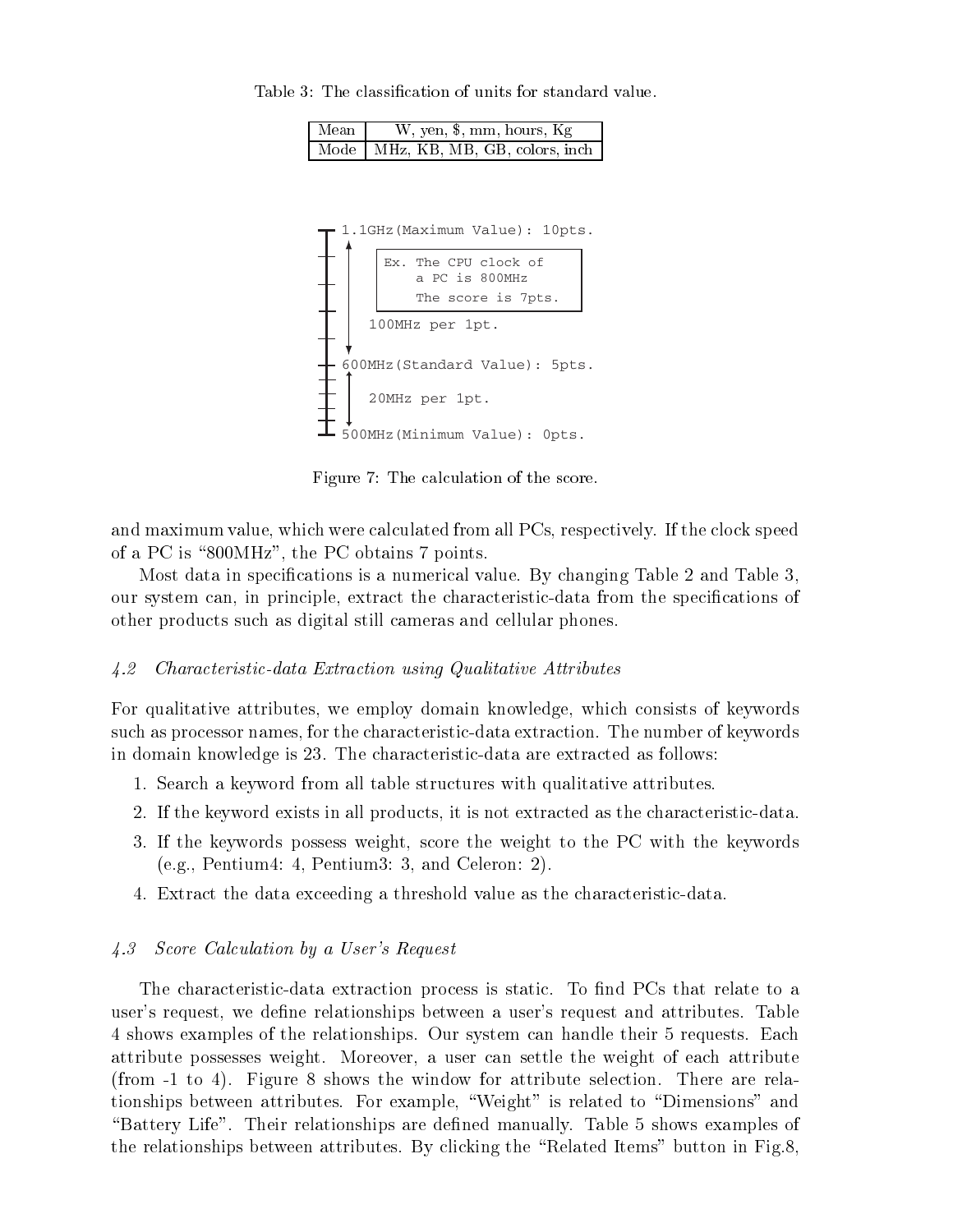Table 4: The relationships between a user's request and attributes

| Request                   | Attributes                           |
|---------------------------|--------------------------------------|
| High performance          | CPU, Memory, Display, HDD, Interface |
| High graphics performance | Display, Graphics, CPU, Memory       |
| Mobile PC                 | Battery life, Dimensions, Weight     |
| Practical use             | CPU, HDD, Price, Interface, Software |
| Budget PC                 | Price, Software, Memory, CPU         |



Figure 8: The window for attribute selection.

our system extends automatically the weights of the related attributes using the relationships, based on attributes selected by the user. The weight of a related attribute is calculated as follows:

$$
uw(j) = \begin{cases} 0.5 & (uw(i) = 1) \\ -0.5 & (uw(i) = -1) \\ uw(i) - 1 & (\text{The others}) \end{cases}
$$

where  $i$  and  $j$  are the attribute selected by a user and the related attribute respectively.  $uw(j)$  is the weight of j by user's selections. Assuming that a user sets the weight of an attribute "Weight" to 2 and clicks the "Related Items" button, our system sets the ones of "Dimensions" and of "Battery Life" to 1.

The score calculation process is as follows:

- 1. Select the table structures with attributes relating to a user's request.
- 2. For each selected PC, compute

$$
score(c,r) = \frac{\sum_{k=1}^{n} (w(a_k, r) + uw(a_k)) \times pt(a_k, c)}{\sum_{k=1}^{n} w(a_k, r)}
$$

where c, r and  $a_k$  are a PC, a user's request and an attribute respectively.  $w(a_k, r)$ is the weight of  $a_k$  in the request. We define  $w(a_k, r)$  manually.  $pt(a_k, c)$  is the score calculated in Sect. 4.1 and 4.2.

- 3. Extract the PCs exceeding a threshold value.
- 4. Return them as the recommended computers in descending order for the score.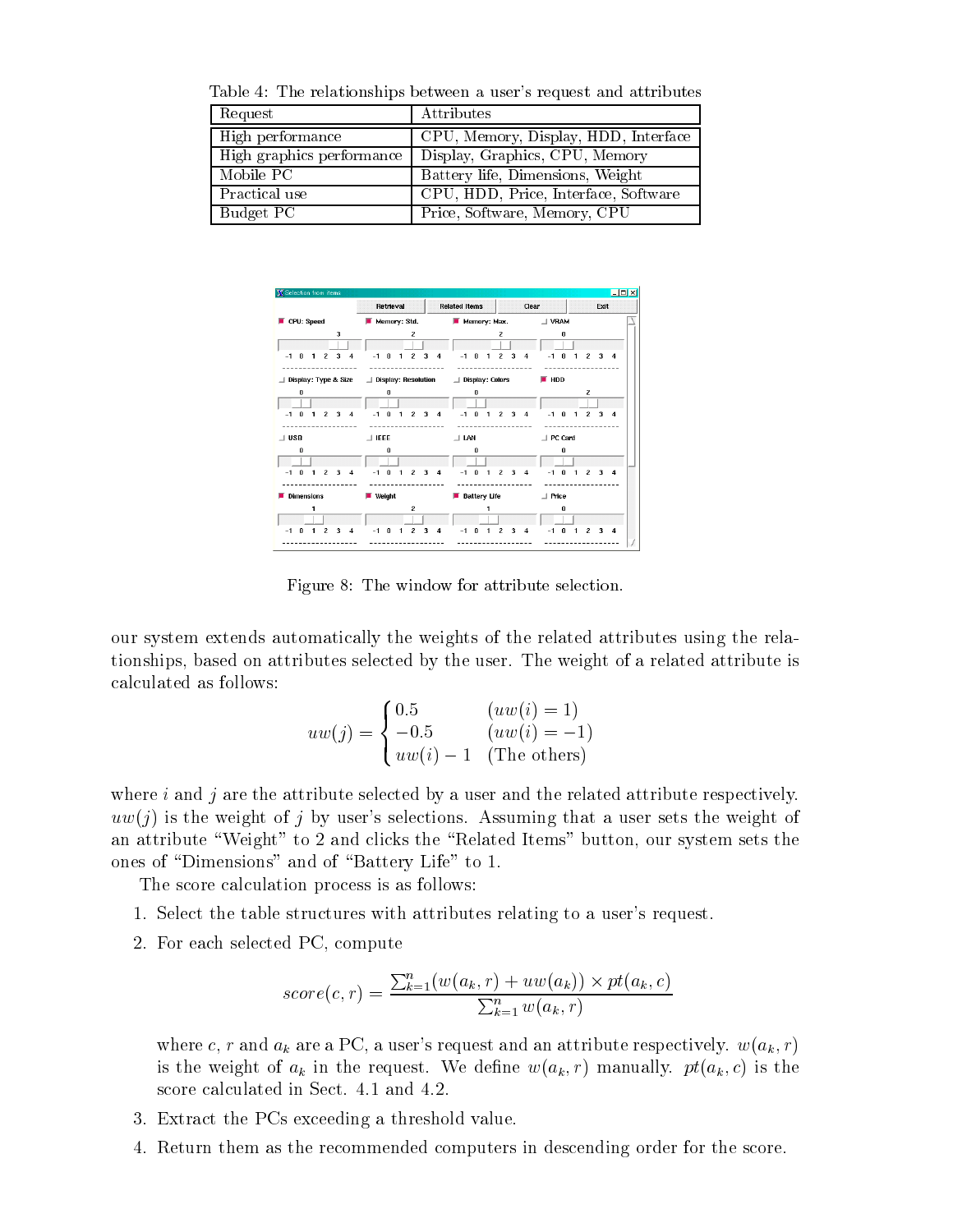|            | Attribute   Related attributes |
|------------|--------------------------------|
| <b>CPU</b> | Memory (Std. and Max.), HDD    |
| Display    | VRAM, Resolution, Colors       |
| USB        | IEEE, PC card                  |
| Weight     | Dimensions, Battery life       |

Table 5: Examples of the relationships between attributes



Figure 9: A radar chart.

#### $4.4$ Relevance Feedback

A single request is often insufficient because the weight is static. On the other hand, a user is often aware of the product which he/she needs by browsing the result of the search. Relevance feedback is an iterative process to improve the retrieval effectiveness [3]. Our system updates each weight during the relevance feedback. Assuming that a query consists of the weights of each attribute, the initial query is  $\mathbf{Q}_0 = (w(a_1, r), ..., w(a_n, r))$ . A new query  $\mathbf{Q}_1$  is computed as:

$$
\mathbf{Q}_1 = \mathbf{Q}_0 + \alpha \sum_{i=1}^{N^+} \mathbf{D}_i^+ - \beta \sum_{i=1}^{N^-} \mathbf{D}_i^-
$$

where  $D^+$  and  $D^-$  are the vector for the relevant and non-relevant PC respectively.  $N^+$ and  $N^-$  are the number of relevant and non-relevant PC chosen respectively.  $\alpha$  and  $\beta$ tune the importance of relevant and non-relevant attributes respectively.

#### *Generation of a radar chart and Japanese sentences from specifications*  $\frac{1}{4}$ . 5

Our system can generate a radar chart and Japanese sentences from the characteristicdata of selected products by a user. The radar chart is generated by scores calculated in previous subsections. Figure 9 shows an example of a generated radar chart. "CPU". "Memory", "HDD", "Device", "Display", "Battery", "Weight" and "Price" are selected as default axes for the radar chart. A user can select each axis from attributes in specifications.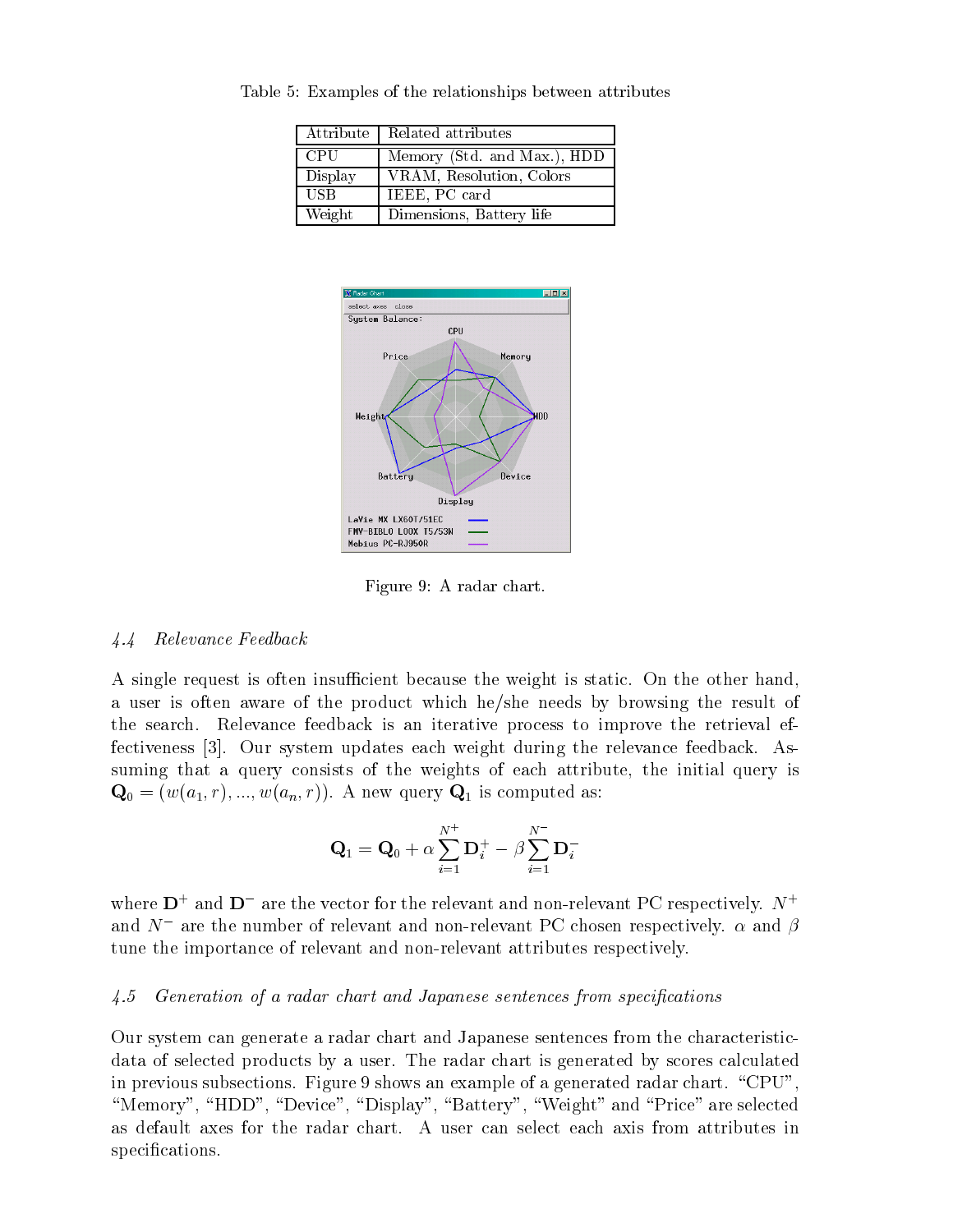| <b>Topic</b>      | Attributes                                    |
|-------------------|-----------------------------------------------|
| Performance       | CPU, Memory, Hard disk, etc.                  |
| Scalability       | PCI, USB, PC card, etc.                       |
| Image processing  | Graphics Chipset, Image processing soft, etc. |
| Display           | Screen size, Resolution, VRAM, etc.           |
| User-friendliness | Key size, Input device, etc.                  |
| Mobility          | Weight, Dimensions, Battery life, etc.        |
| Communication     | Modem type, LAN, etc.                         |
| Sound             | Speaker, Sound board, etc.                    |
| Soft              | OS, Bundled software, etc.                    |

Table 6: Relationships between the topics and the attributes.

| Topic <sub>1</sub>                                                                   |  |
|--------------------------------------------------------------------------------------|--|
| Text <sub>1</sub><br><b>Sentence Generation Frame</b><br><b>Explanation Sentence</b> |  |
| <b>Sentence Generation Frame</b> m<br><b>Explanation Sentence</b> $_{n}$             |  |
| Topic <sub>2</sub>                                                                   |  |
| <b>Text</b>                                                                          |  |

Figure 10: Document structure.

We define sentence generation frames (SG) and explanation sentences (ES) for sentence generation. Figure 10 shows document structure in our system. The number of topics is 9. Table 6 shows relationships between the topics and the attributes in specifications. Examples of SGs are as follows:

 $\bullet$  Topic:

[Topic] no {sugureta or yoi} [Nam]. (Japanese) [Nam] is excellent in [Topic]. (English)

 $\bullet$  Text:

[Nam] wa [Atr] ni [Val] wo {tousai or saiyou}. (Japanese)

[Nam] is equipped with [Atr] of [Val]. (English)

[Topic], [Nam], [Atr], and [Val] are slots. Sentences are generated from SG of which the slots are filled with characteristic-data. The number of SGs is 27 frames. ESs are employed to generate additional information to supplement for the generated sentence by SGs. ESs possess the condition for generation, but do not possess any slots. An example of ESs is as follows:

- Condition:  $[Val] = "USB"$
- ES: USB ha syuhenkiki wo tunagu interface desu. (Japanese) Universal Serial Bus, or USB, is an interface for connecting peripherals to your PC. (English)

The number of ESs is 35 sentences.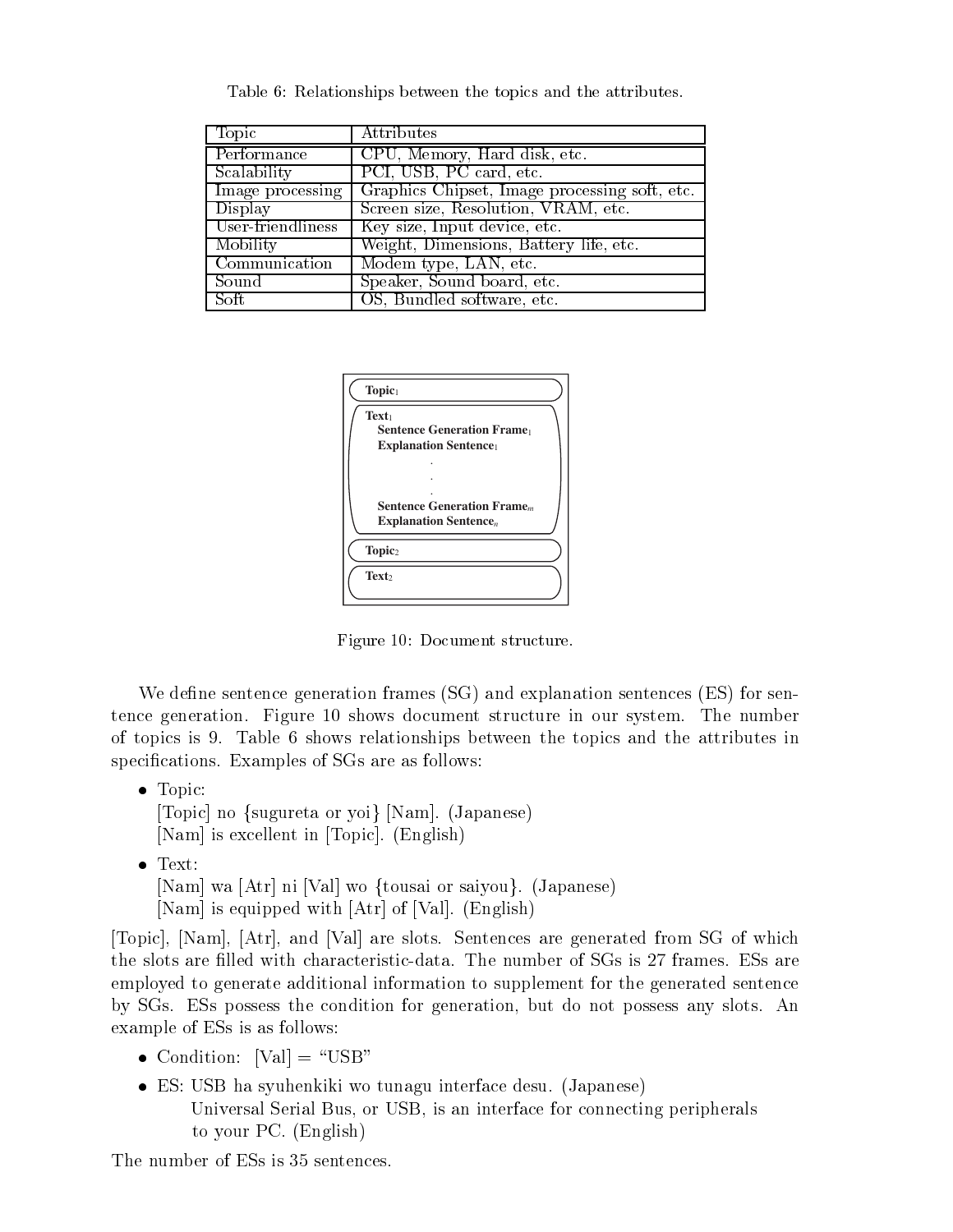

Figure 11: Sentence generation processing.

Our system re-calculates the scores of selected products by a user using the method described in subsection 4.1 and 4.2. [Nam] of SG for a topic is filled with the name of product of which the total of the characteristic-data of the attributes belonging to the topic is the maximum. If the score of characteristic-data is 5 or more, our system generates an additional sentence such as "[Nam] ha hikakuteki yoi ([Nam] is comparatively good)." Figure 11 shows an example of sentence generation processing.

#### Evaluation 5

In this section, we present experimental results to evaluate our system, and compare our approach with related work.

#### $5.1$ Table Detection and Conversion

To evaluate the table detection process, we used 200 documents from 5 Web sites. The number of documents including specifications was 100. The number of documents not including specifications was 100. We used 100 documents, which are 50 documents including specifications and 50 documents not including specifications, for weighting. We used recall and precision rates for the evaluation. The recall rate  $(R)$  and the precision rate  $(P)$  are computed as:

$$
R = \frac{The\ Number\ of\ Documents\ Extracted\ Correctly}{Total\ Number\ of\ Correct\ Documents}
$$

$$
P = \frac{The\ Number\ of\ Documents\ Extracted\ Correctly}{Total\ Number\ of\ Extracted\ Documents}
$$

The recall rate was  $97\%$  and the precision rate was  $95\%$ . We obtain the high recall rate and the high precision rate.

To evaluate the table conversion process, we used the 100 specifications including 247 products. The accuracy for the table conversion was  $94\%$ . The reason for the failure of the conversion is an error in HTML grammar: omission of  $\langle$ /TD> tags or  $\langle$ TR> tags in a  $\langle$ TABLE> tag. If the HTML of specifications is described correctly, the accuracy for the table conversion rises to  $100\%$ .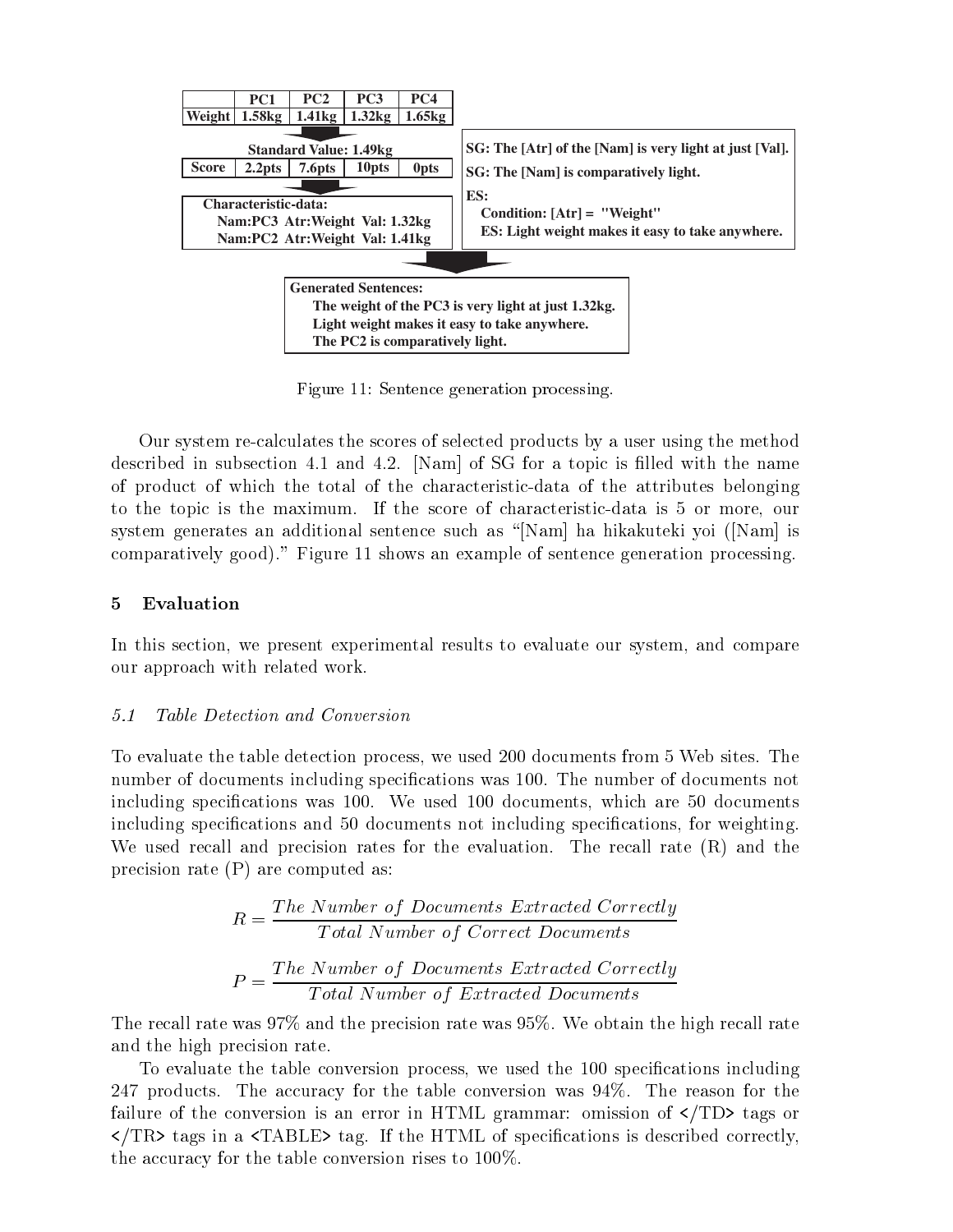|                |      | PC1                                           | PC2                              | PC3                                         |
|----------------|------|-----------------------------------------------|----------------------------------|---------------------------------------------|
| CPU            |      | 800MHz                                        | 700MHz                           | 700MHz                                      |
| Memory         | Std. | 64MB                                          | 64MB                             | 64MB                                        |
|                | Max. | 128MB                                         | 128MB                            | 256MB                                       |
| Hard Drive     |      | 15GB                                          | 15GB                             | 10GB                                        |
| Optical Device |      | external                                      | external                         | internal                                    |
| Display        |      | 11.3"TFT                                      | 12.1"TFT                         | 10.4"TFT                                    |
| <b>VRAM</b>    |      | 2.5MB                                         | 2MB                              | 2MB                                         |
| Resolution     |      | $1024\times 768$ pixels                       | $800\times600$ pixels            | $800\times600$ pixels                       |
| PC card        |      | <b>TYPE IIx1</b>                              | TYPE II×1                        | TYPE II×1                                   |
| Interface      |      | $USB\times1$ , IrDA $\times1$ , LAN $\times1$ | $USB\times1$ , IrDA $\times1$    | $USB \times 2$                              |
| Key size       |      | $17 \,\mathrm{mm}$                            | 18mm                             | 17mm                                        |
| Battery Life   | Std. | 1.8 <sub>hrs</sub>                            | 2.5 <sub>hrs</sub>               | 1.5 <sub>hrs</sub>                          |
|                | Max. | 11hrs                                         | 5hrs                             | 7hrs                                        |
| Dimensions     |      | $270 \text{mm} \times 261 \text{mm} \times$   | $270$ mm $\times$ 224mm $\times$ | $257 \text{mm} \times 223 \text{mm} \times$ |
|                |      | $29 \,\mathrm{mm}$                            | 33.7mm                           | 29mm                                        |
| Weight         |      | $1.6$ kg                                      | $1.98$ kg                        | $1.5$ kg                                    |

Figure 12: Specifications in the experiment

# 5.2 *Characteristic-data Extraction*

We carried out the experiment of the characteristic-data extraction using the table structures converted from 66 specifications. Figure 12 shows an example, where each PC is the product of a different maker. The extracted values as the characteristic-data are shown in Table 7. In order to verify the accuracy for them, we compared them with a review in a magazine about PCs. The characteristics of the PCs in Fig. 12 are reviewed as follows:

- **PC1** Basic specs and a display are high performance. The user-friendliness and the mobility are comparatively good.
- **PC2** The user-friendliness.
- **PC3** The mobility and the scalability.

The clock speed of a processor and the capacity of a hard disk are the measures about basic specs. "Resolution" and the capacity of "VRAM" are the measures about performance of a display. Extracting the value of "Dimensions", "Weight" and "Battery Life" is appropriate because they are related to mobility. The maximum capacity of memory and expansion options such as "USB" are the measures about scalability. "Key size" is related to user-friendliness.

The number of characteristic-data extracted from 66 specifications is 365. Table 8 shows the correctness of the characteristic-data.  $Eval(1)$  in Table 8 denotes the number of characteristic-data, which we judged to be correct by the review. Eval(2) in Table 8 denotes the number of characteristic-data, which we could not judge to be correct or incorrect by the review (e.g., "IrDA" in Table 7). Although we could not judge the correctness of the characteristic-data in  $Eval(2)$  by the review, we considered that they were appropriate.

# $5.3$ User's Request and Relevance Feedback

We evaluated a prototype system using a user's request and relevance feedback. We used 38 specifications about notebook PCs. Our system can handle 5 requests: (1) High Performance, (2) High Graphics Performance, (3) Mobile PC, (4) Practical Use, and (5)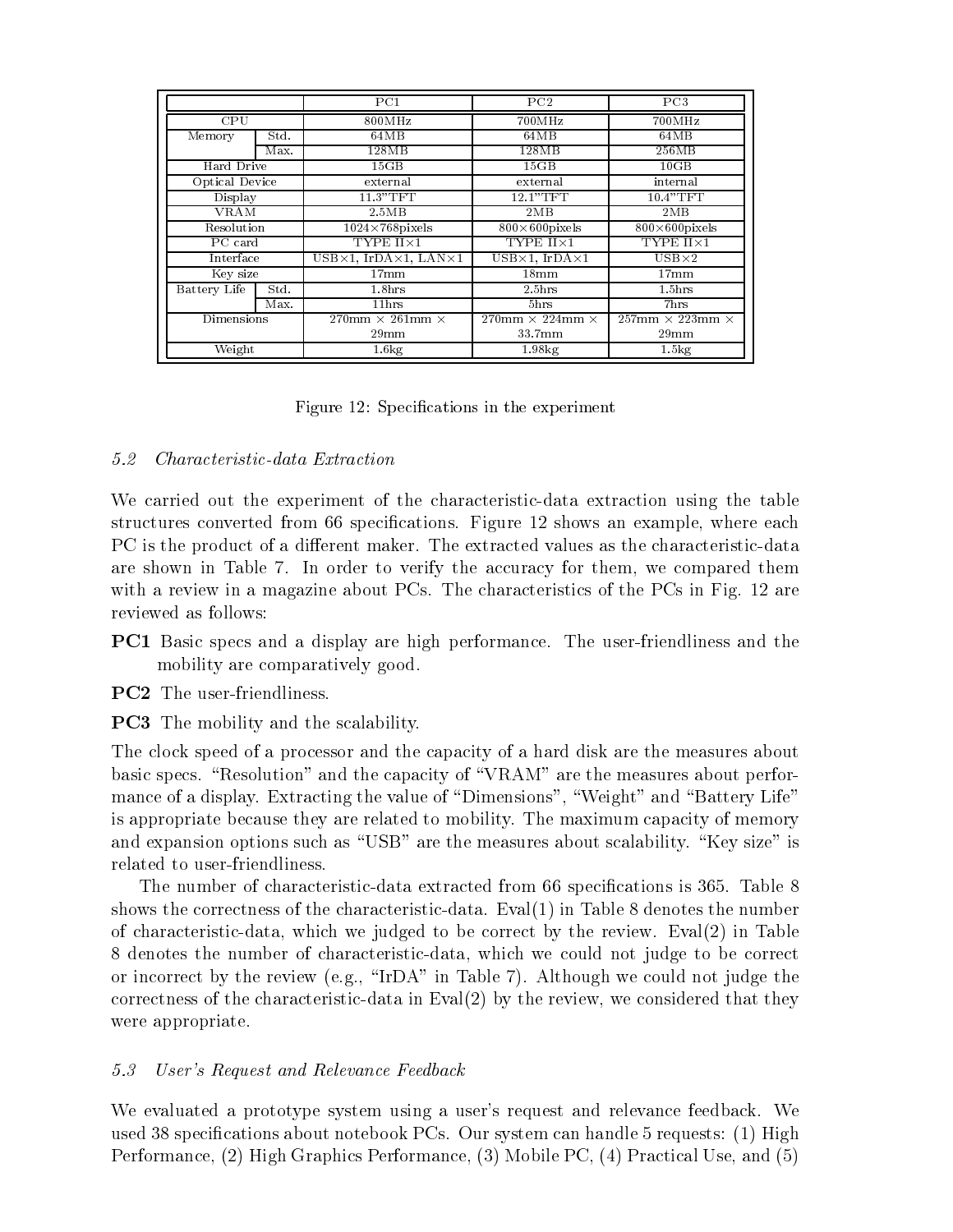| PC Name | Attribute         | Value                                       |  |
|---------|-------------------|---------------------------------------------|--|
| PC1     | CPU               | 800MHz                                      |  |
|         | HDD               | 15GB                                        |  |
|         | Resolution        | $1024\times 768$ pixels                     |  |
|         | VRAM              | 2.5MB                                       |  |
|         | Interface: IrDA   | 1                                           |  |
|         | Interface:LAN     | 1                                           |  |
|         | Dimensions        | $270$ mm $\times$ 215mm $\times$            |  |
|         |                   | $29 \,\mathrm{mm}$                          |  |
|         | Weight            | $1.6\text{kg}$                              |  |
|         | Battery Life Max. | $11\,\mathrm{hrs}$                          |  |
| PC2     | <b>HDD</b>        | 15GB                                        |  |
|         | Display           | 12.1"TFT                                    |  |
|         | Interface: IrDA   | 1                                           |  |
|         | Key size          | $18 \,\mathrm{mm}$                          |  |
|         | Battery Std.      | 2.5 <sub>hrs</sub>                          |  |
| PC3     | Memory Max.       | 256MB                                       |  |
|         | Optical Device    | Internal                                    |  |
|         | Interface:USB     | 2                                           |  |
|         | Dimensions        | $257 \text{mm} \times 223 \text{mm} \times$ |  |
|         |                   | $29 \,\mathrm{mm}$                          |  |
|         | Weight            | $1.5\text{kg}$                              |  |

Table 7: Extracted characteristic-data

Table 8: Correctness of characteristic-data

|         | Correctness       |
|---------|-------------------|
| Eval(1) | $\frac{319}{365}$ |
| Eval(2) | 46/365            |

Budget PC. We compared the result with recommended PCs in the magazine "Nikkei Best PC" [4]. Table 9 shows the ranking in the magazine of the product selected as the 1st by our system and the ranking in our system of the product selected as the 1st by the magazine. For the request  $(3)$  and  $(5)$ , other results by our system also corresponded with the products ranked highly in the magazine. For the request (1) and (4), we obtained sufficient accuracy. Although some products ranked highly by our system did not correspond with the ones in the magazine for the request  $(2)$ , two PCs recommended in the magazine were included in top five products of our result

Next, we applied relevance feedback to the results.  $\alpha$  and  $\beta$  for the relevance feedback were  $\frac{1}{N^+}$  and  $\frac{1}{N^-}$  respectively. The formula is well-known as Rocchio's formula [5]. Figure 13 shows an example of the recall-precision rate of the results using relevance feedback. In the case of Fig. 13, a user chose "Mobile PC" as a user's request first.

| Request       | The ranking     | The ranking   |
|---------------|-----------------|---------------|
|               | in the magazine | in our system |
| Request $(1)$ | 4th             | 3rd           |
| Request $(2)$ | 8th             | 5th           |
| Request (3)   | 1st             | 1st           |
| Request (4)   | 4t.h            | 4th           |
| Request (5    | 1st             | 1st           |

Table 9: The ranking in the magazine and our system.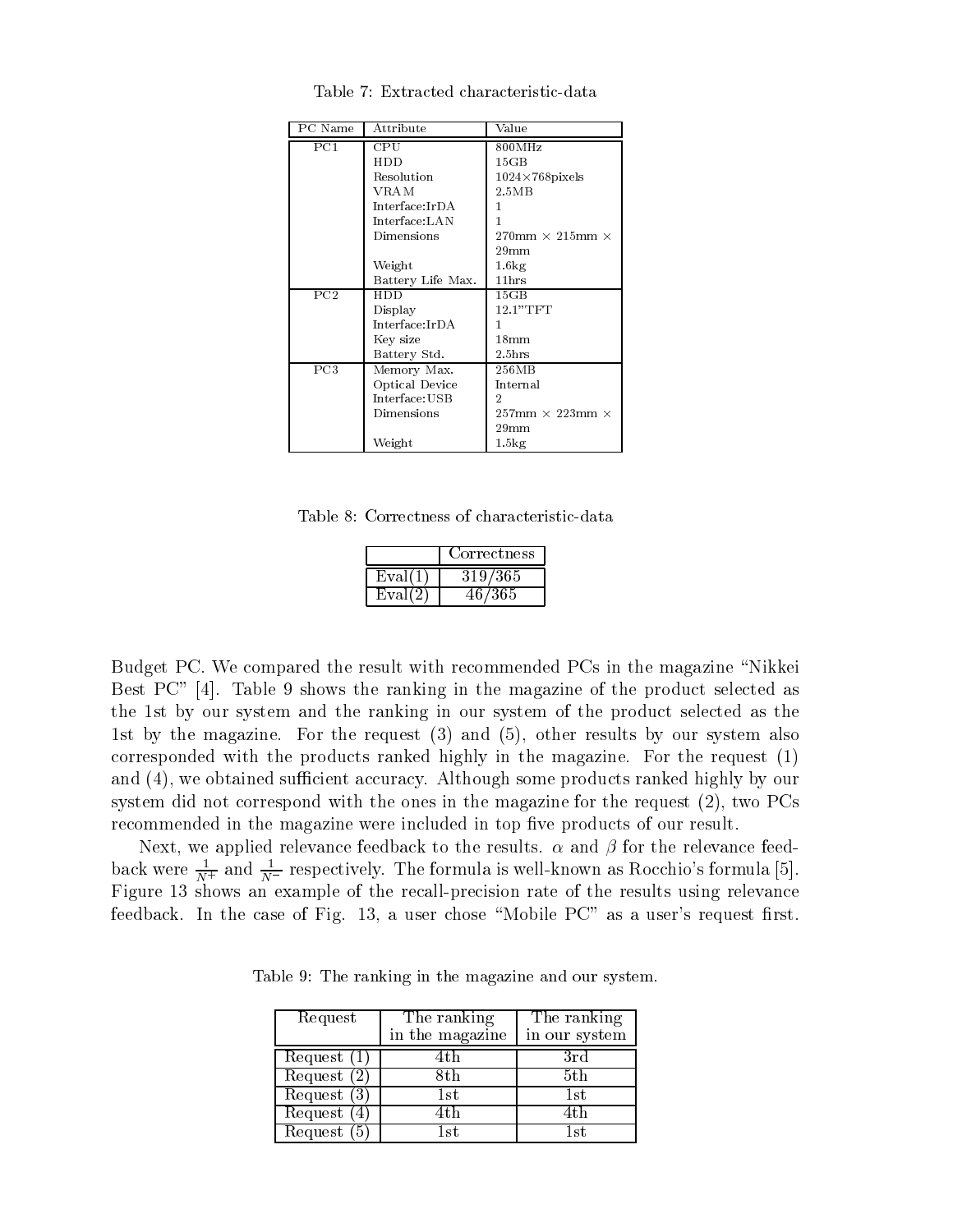

Figure 13: Recall-Precision rate.

Here, assume that the user attached importance to portability: the user put weight on the value of "Dimensions", "Weight" and so on rather than "CPU", "Memory" and so on. Next, the user judged the top 5 products based on the intention: relevant or non-relevant. The system re-calculated the score using  $Q_1$  obtained by user's feedback. " $Q_0$  with user's weights" in Fig. 13 denotes the score calculated using attribute selection (Sect.4.3). The user set the weight of an attribute "Weight" to 3, and clicked the "Related Items" button. As a result, the recall-precision rate improved dramatically. The experimental results show the effectiveness of our system.

# $5.4$ *Generated sentences*

We evaluated generated sentences with 8 graduate students. Figure 14 shows an example of the generated sentences. We employed 3 generated documents for the evaluation. The evaluation criteria of the generated sentences were as follows:

 $Eval(1)$  The grammatical accuracy.

 $Eval(2)$  The textual coherence.

**Eval(3)** The redundancy of expression.

 $Eval(4)$  The legibility.

8 graduate students classified the generated sentences into the following 5 categories:

**Bad** : 1pts. **Below average: 2pts.** Fair:  $3pts$ .  $Good : 4pts.$ **Excellent** : 5pts.

Table 10 shows experimental results. Generated sentences were sufficient for summarization.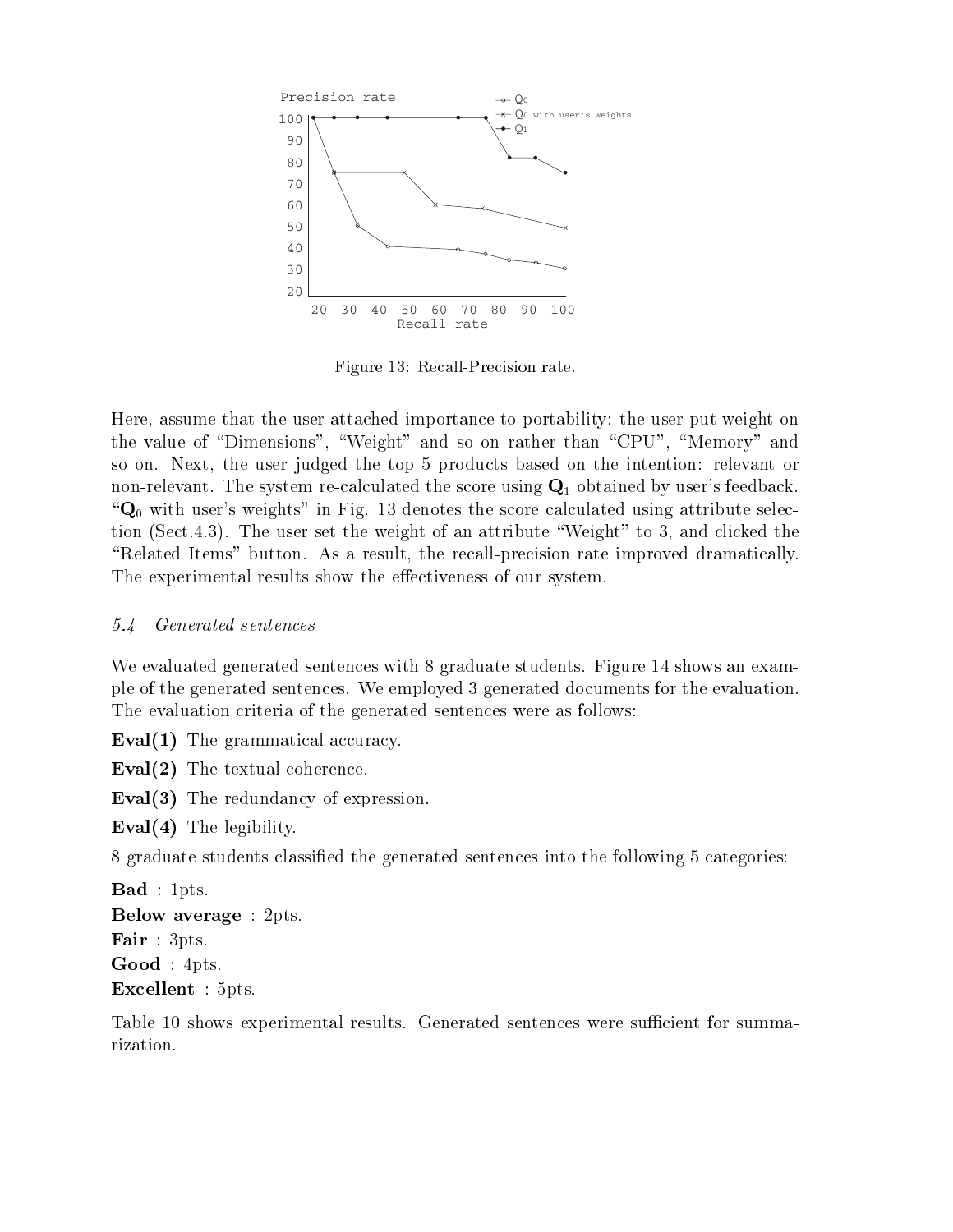| Summarization<br>$\Box$ olxi                                                                                                                                                                       |  |
|----------------------------------------------------------------------------------------------------------------------------------------------------------------------------------------------------|--|
| Close                                                                                                                                                                                              |  |
| パソコンメーカー各社はそれぞれ、LAVIE-C-LC800J/54ER(NEC)<br>DYNABOOK-SS-DS50C/1CCR(東芝)、FMV-BIBLO-LOOX-S5/53W(富士<br> 通)を発売した。                                                                                       |  |
| ◆基本性能ならLaVie-C-LC800J/54ER<br>LaVie-C-LC800J/54ERはCPU(クロック)に800MHz、ハードディスクに<br>20GBを採用した。                                                                                                          |  |
| ◆拡張性の高いLaVie-C-LC800J/54ER<br>LaVie-C-LC800J/54ERはメインメモリ(最大)に256MB、インタフェー<br>ス(USB) を2基装備。                                                                                                         |  |
| ◆表示機能がよいLaVie-C-LC800J/54ER<br>LaVie-C-LC800J/54ERはディスプレイ(サイズ)に14.1インチIFT液晶<br>を搭載。                                                                                                                |  |
| ◆特ち運んで使うならFMV-BIBLO-L00X-S5/53W<br> PMV-BIBLO-LOOX-S5/53Wは外形寸法が24.3×15.1×3cm、重量が0.99<br>kgと最もコンパクト。<br>ごの中で最も軽く携帯性に優れている。<br>DynaBook-SS-DS50c/1ccRは外形寸法が27×22.75×2.99cm、重量が1<br>└8kqであり、比較的コンパクト。 |  |
|                                                                                                                                                                                                    |  |

Figure 14: Generated sentences.

Table 10: Evaluation of generated sentences.

| <b>TTO</b> | twal(フ) - | - الدين<br>3 L. | 1.75 |
|------------|-----------|-----------------|------|
|            |           |                 |      |

# 5.5 Related Work

Most of information extraction systems extract data from natural language text such as a newspaper article  $[6]-[10]$ . In their text-based systems, a large number of templates for pattern matching are necessary. One approach is to extract data from several articles [11]. The number of templates for the extraction system increases further. Moreover, newspaper articles lack information because they are a kind of summarized data. Therefore, specifications are among the best sources of data about products. As regards the need to change dictionaries in the extraction process, our system is easier than text-based systems because we employ units such as "MHz" and "GB" to extract characteristic-data from specifications.

On the other hand, there are several approaches to extract information using document structure such as itemization and tabular forms. Traditionally, they handle a document image  $[12]$  or plain text. Ng et al. have reported an approach that learns to recognize tables in free text [13]. Sato et al. have proposed a method for automatic generation of digests from the NetNews [14]. Kawai et al. have proposed a method for automatic extraction of relational information from itemized text [15]. However, they are different from table forms that we handle.

There are several approaches to deal with HTML-based documents. Although Chen et al. have reported a method for mining tables from HTML documents, their systems analyze only one table [16]. Hammer et al. have proposed a grammar-based tool for converting HTML pages into database objects [17]. They do not, however, deal adequately with the usage of structured data from tables. There is an approach to integrate several tables [18]. The purpose is to build ontologies from the World Wide Web via HTML tables. Our purpose is to extract the characteristic-data of each products by comparing several specifications with each other, and to present products suitable for a user's request.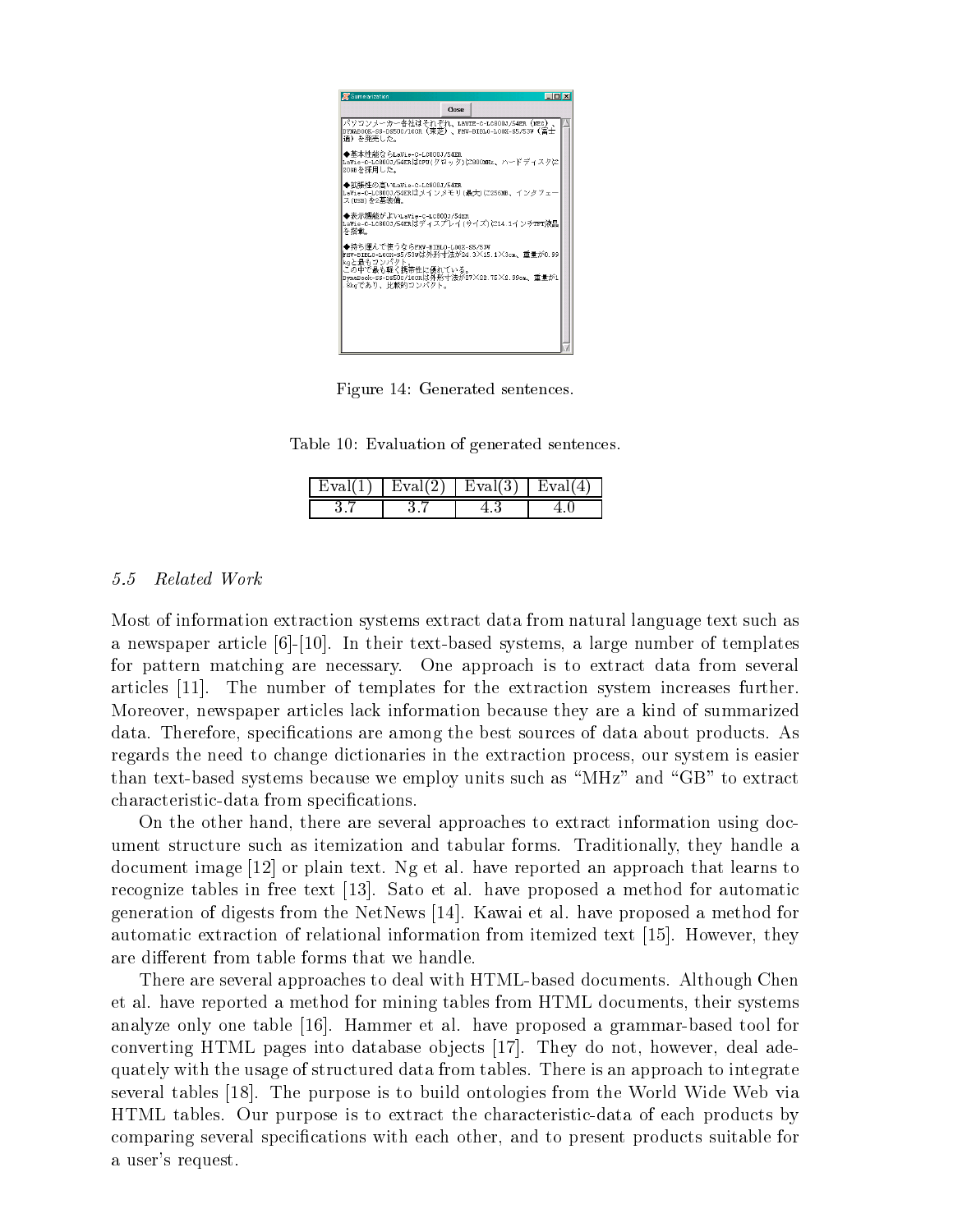As regards summarization, most of them deal with texts [19]. Our system summarizes tables into sentences. There are many report generation systems such as stock market summarization and textual weather forecasts from databases [20]. Our system performs not only text generation, but also radar chart generation and presentation of the product rankings.

There are many shopbots on the World Wide Web [21], [22]. Most of them compare only the prices of products with each other. Chai [23] and Budzikowska [24] have proposed a conversational dialog system for online shopping. Their system, however. compares products with same maker's ones. Our system can present the recommended products from several maker's specifications using a user's request and relevance feedback. The advantages of our system are as follows:

- A table-based information extraction system can be built with fewer patterns than a text-based system.
- It deals with specifications that contain many kinds of information about products.
- It can integrate several specifications retrieved from multiple sites by converting the HTML-based ones into normal forms called table structure.
- It can extract characteristic-data of each product, and find the products relevant to a user's request from multiple specifications.
- It can generate a radar chart and sentences as a summary from specifications.

#### Conclusions 6

In this paper, we have proposed a method of information extraction from specifications on the Web. Our system presents the recommended products using a user's request and relevance feedback. Moreover, a radar chart and Japanese sentences are generated from specifications. We obtained high recall and precision rates for the table detection process. The accuracy of the table conversion of HTML-based specifications into table structure was 94%. Most of the extracted characteristic-data were appropriate. We verified the effectiveness of our system. Our proposed system can be applied to specifications of other domain such as digital still cameras and cellular phones [26].

Some web sites and agents that compare some products already exist on the Web. However, most of them deal with only the prices of products. In comparison with traditional text-based information extraction systems, our system obtains much information because specifications contain more information than an article. Future work will include  $(1)$  construction of domain knowledge by machine learning,  $(2)$  information retrieval through man-machine dialogue, and (3) integration with other sources such as product images.

# References

- [1] W. Cohen, "The Whirl approach to information integration", IEEE Intelligent SYSTEMS, Vol.13, No.5, pp.20-24, 1998.
- [2] A. Fukumoto, K. Shimada, and Tsutomu Endo, "Information extraction from specifications on the World Wide Web," Proceedings of PACLING 2001, pp.109-116, 2001.
- [3] T. Tokunaga, "Information Retrieval and Natural Language Processing," Computation and Language Volume 5, University of Tokyo Press, 1999 (in Japanese).
- [4] Nikkei Best PC, Nikkei Business Publications, Inc.